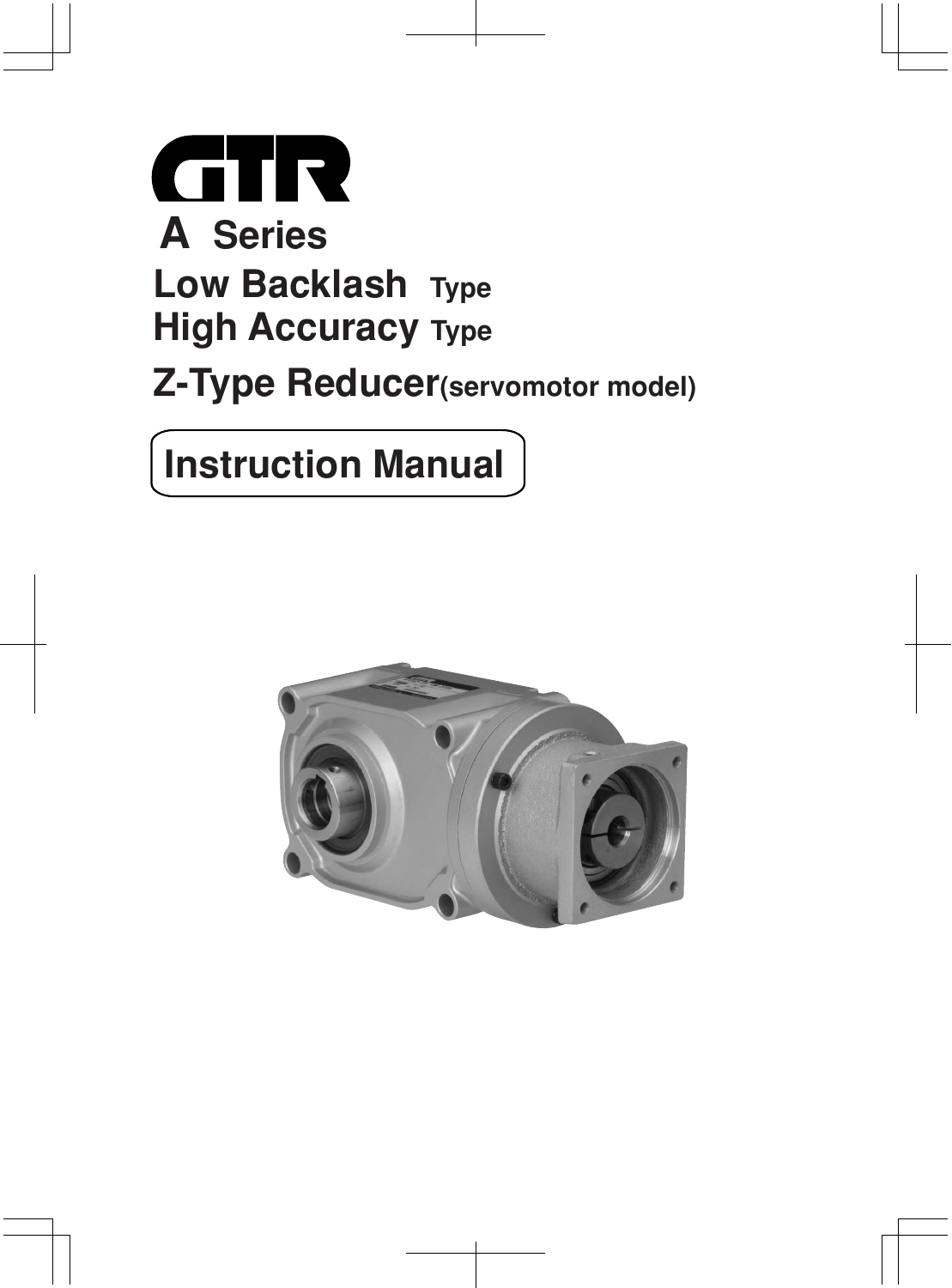## **Introduction**

Thank you for your purchasing the  $GTR$  A-Series. Before operation, please read this "Instruction Manual" for proper operation of this product.

The contents of this Manual are subject to change without any notice.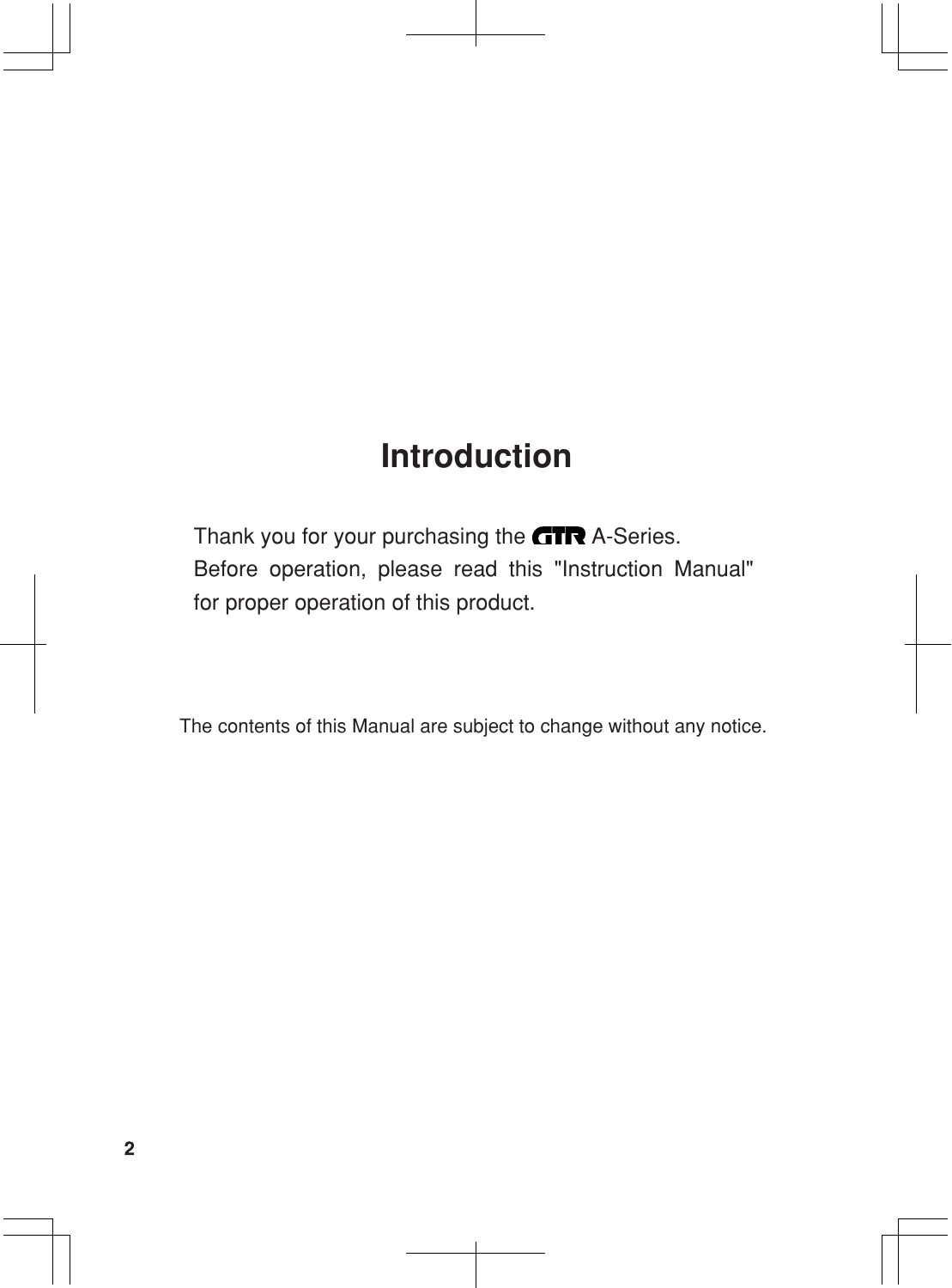## **Cautions for Safety**

- The reducer should be operated by a skilled and qualified person. And the content of this Instruction Manual should be carefully read and understood before operating this product.
- This Instruction Manual should be delivered to a person who actually operates this product.
- This Instruction Manual should carefully be kept in order for operator to always use, before operation.
- In this Manual, injuries and damages anticipated in case of mishandling of the equipment, are basically classified into two categories, "Danger" and "Caution". The definition of the classification are given below with the corresponding graphic symbols.

| $\langle \Omega \rangle$ Danger | Mishandling of the equipment may result in dangerous situation and may lead to<br>serious or fatal injury to personnel                              |
|---------------------------------|-----------------------------------------------------------------------------------------------------------------------------------------------------|
| $ \mathcal{A}$ Caution $ $      | Mishandling of the equipment may result in dangerous situation and may lead to<br>medium to light injury, or may result in damage to the equipment. |

Please be aware that even items marked with "CAUTION" may cause fatal accidents. Therefore, be sure to follow the instruction, for every item described is very important.

### **Danger**

#### **(General)**

- Be sure to use an explosion-proof motor in the circumstances where any explosive or flammable gases exist. Failure to observe this warning may cause explosion, spark , fire, electric shock, physical injury, and /or damage to the equipment.
- The operators in charge of transportation, installation, wiring, operation, handling, maintenance, and inspection of the equipment should have enough knowledge and technical skill for the product. Failure to observe this warning may cause explosion, spark, fire, electric shock, physical injury and/or damage to the equipment.
- If the equipment is to be used in a system for human transport, be sure to furnish it with a protective device for safety. Failure to this warning may cause personal injury, and/or damage to the equipment.
- If the equipment is to be used with an elevator, be sure to furnish it with a safety device to prevent the elevator from accidental falling. Failure to observe this warning may cause personal injury and/or damage to the equipment.

#### **(Transportation)**

When a product is lifted up for transportation, be sure not to enter underneath of the lifted product. Falling of product may cause serious injury.

#### **(Operation)**

Do not approach or touch rotating parts such as a shaft while the machine is running. Failure to observe this warning may cause drag-in and physical injury.

#### **(Daily inspection, Maintenance)**

- In case of maintenance or inspection during operation, do not approach or touch rotating parts such as a shaft. Failure to observe this warning may cause wind-in and physical injury.
- When inspecting the condition of gears at down time, be sure to lock up the drive and driven unit beforehand. Failure to observe this warning may cause wind-in and physical injury.
- In case of getting into closed equipment to inspect its condition, be sure to lock up the drive and driven units and confirm whether the equipment is sufficiently cooled down beforehand. Also, keep on ventilating while inspecting inside. Furthermore, another person should stay outside to watch the safety conditions and keep in touch with the one inside during inspection. It can be very slippery with lubricant around the driven equipment, so special attention should be given to safety. Failure to observe this warning may cause physical injury.
- Do not operate the equipment with the safe guard off for inspection. Failure to observe this warning may cause drawin and physical injury.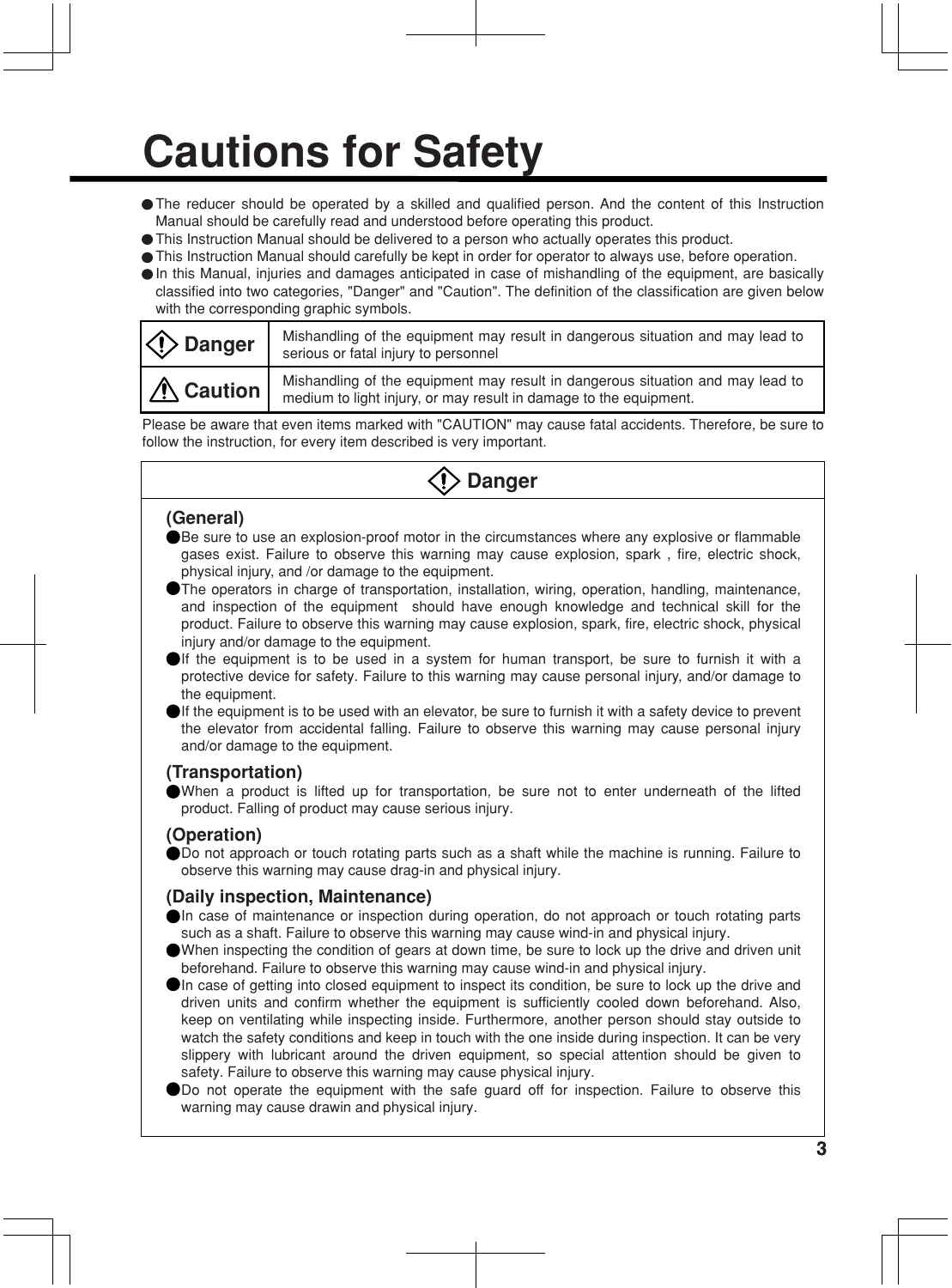| 个 Caution                                                                                                                                                                                                                                                                                                                                                                                                                                                                                                                                                                                                                                                                                                                                                                                                                                                                                                                                                                                                                                        |
|--------------------------------------------------------------------------------------------------------------------------------------------------------------------------------------------------------------------------------------------------------------------------------------------------------------------------------------------------------------------------------------------------------------------------------------------------------------------------------------------------------------------------------------------------------------------------------------------------------------------------------------------------------------------------------------------------------------------------------------------------------------------------------------------------------------------------------------------------------------------------------------------------------------------------------------------------------------------------------------------------------------------------------------------------|
| (General)                                                                                                                                                                                                                                                                                                                                                                                                                                                                                                                                                                                                                                                                                                                                                                                                                                                                                                                                                                                                                                        |
| ● Do not use the product under conditions other than specified in the nameplate of the reducer or the product specifications.<br>Failure to observe this warning may cause physical injury and/or damage to the equipment.<br>• Do not insert your fingers or any other object into the aperture of the reducer. Failure to observe this warning may result in<br>physical injury and/or damage to the equipment.<br>● Do not use the damaged reducer. Failure to observe this warning may result in physical injury.<br>● Do not take off the nameplate.                                                                                                                                                                                                                                                                                                                                                                                                                                                                                        |
| • The manufacturer will not warrant and will not be responsible for the product modified or repaired by the user himself.                                                                                                                                                                                                                                                                                                                                                                                                                                                                                                                                                                                                                                                                                                                                                                                                                                                                                                                        |
| (Inspection upon Arrival Of Products)<br>• Check whether the product is the same product as ordered. Installing a wrong product may cause physical injury and/or<br>damage to the equipment.                                                                                                                                                                                                                                                                                                                                                                                                                                                                                                                                                                                                                                                                                                                                                                                                                                                     |
| (Installation)<br>Do not place any object inflammable near the reducer. Failure to observe this warning may cause fire.<br>● Do not place any object which may interfere with the ventilation around the reducer. Failure to observe this warning may<br>result in abnormal overheating caused by the block off of the cool air, which may cause burn injury and/or fire.<br>● Do not step on an reducer or hang to it. Failure to observe this warning may cause physical injury.<br>● Do not touch the edge of the shaft of reducer or key groove in the bore with bare hands. Failure to observe this warning<br>may cause physical injury.<br>In equipments like food machines, which must avoid oil or grease, furnish with protective devices like oil pan, in order to<br>protect from the oil leakage caused by failures or life of the manufactured products. Leaking oil may cause defective<br>products.<br>● Do not give any shock to the reducer like hitting by hammer. Failure to observe this warning may cause machine trouble. |
| • Vibrations from the installation surface of the reducer or from the other source should be minimized at less than 0.5G.                                                                                                                                                                                                                                                                                                                                                                                                                                                                                                                                                                                                                                                                                                                                                                                                                                                                                                                        |
| (Connecting with Other Equipment)<br>When connecting the reducer with a load, make sure of the alignment of shafts, the tension of belts and parallelism of<br>pulleys. In direct coupling, be sure to check whether the alignment of shaft is extremely precise. If a belt is to be used, be<br>sure to adjust its tension properly. Also, before operation, inspect whether the setting bolts for pulleys and coupling are<br>securely tightened. Failure to observe this warning may cause serious injury and/or damage to the equipment due to<br>broken parts.                                                                                                                                                                                                                                                                                                                                                                                                                                                                              |
| • Safe guard should be furnished around rotating parts to avoid danger to persons.<br>● Before coupling with the other machine, be sure to check the direction of rotation. Unexpected operation in wrong<br>direction may cause serious injury and/or damage to the equipment.                                                                                                                                                                                                                                                                                                                                                                                                                                                                                                                                                                                                                                                                                                                                                                  |
| (Operation)<br>• During operation, the reducer becomes rather hot, therefore do not touch it with bare hands or with body. Failure to<br>observe this warning may cause burn injury.<br>• When a reducer is found abnormal, stop it immediately. Failure to observe this warning may cause physical injury and/or fire.<br>• When a motor is to be reversed, be sure to start reversing after complete stop of the motor. Otherwise, the equipment<br>may be broken caused by the reverse running by plugging.                                                                                                                                                                                                                                                                                                                                                                                                                                                                                                                                   |
| • Be sure to install reducer to the machine. Without doing this installation, the reducer may move by making sudden<br>acceleration and/or deceleration.<br>• The surface temperature of the reducer should not exceed 90°C. In case the temperature goes over than 90°C, make it<br>less than 90°C by cooling with an external fan or a heat sink.                                                                                                                                                                                                                                                                                                                                                                                                                                                                                                                                                                                                                                                                                              |
| (Daily inspection and maintenance)                                                                                                                                                                                                                                                                                                                                                                                                                                                                                                                                                                                                                                                                                                                                                                                                                                                                                                                                                                                                               |
| Surface of a reducer becomes extremely hot, therefore, do not touch it with bare hands. Failure to observe this warning<br>may cause burn injury.                                                                                                                                                                                                                                                                                                                                                                                                                                                                                                                                                                                                                                                                                                                                                                                                                                                                                                |
| • When operation is found abnormal, diagnose the fault according to the instruction manual. Be sure not to run the<br>machine until the cause of the trouble is cleared and proper measure is taken.                                                                                                                                                                                                                                                                                                                                                                                                                                                                                                                                                                                                                                                                                                                                                                                                                                             |
| (Disassemble and Assemble)<br>• Be sure to ask our branch office or factory for repairing, disassembling and assembling equipment. Failure to observe this                                                                                                                                                                                                                                                                                                                                                                                                                                                                                                                                                                                                                                                                                                                                                                                                                                                                                       |

- warning may cause physical injury or fire.
- Reducer and its lubricant should be disposed as industrial waste.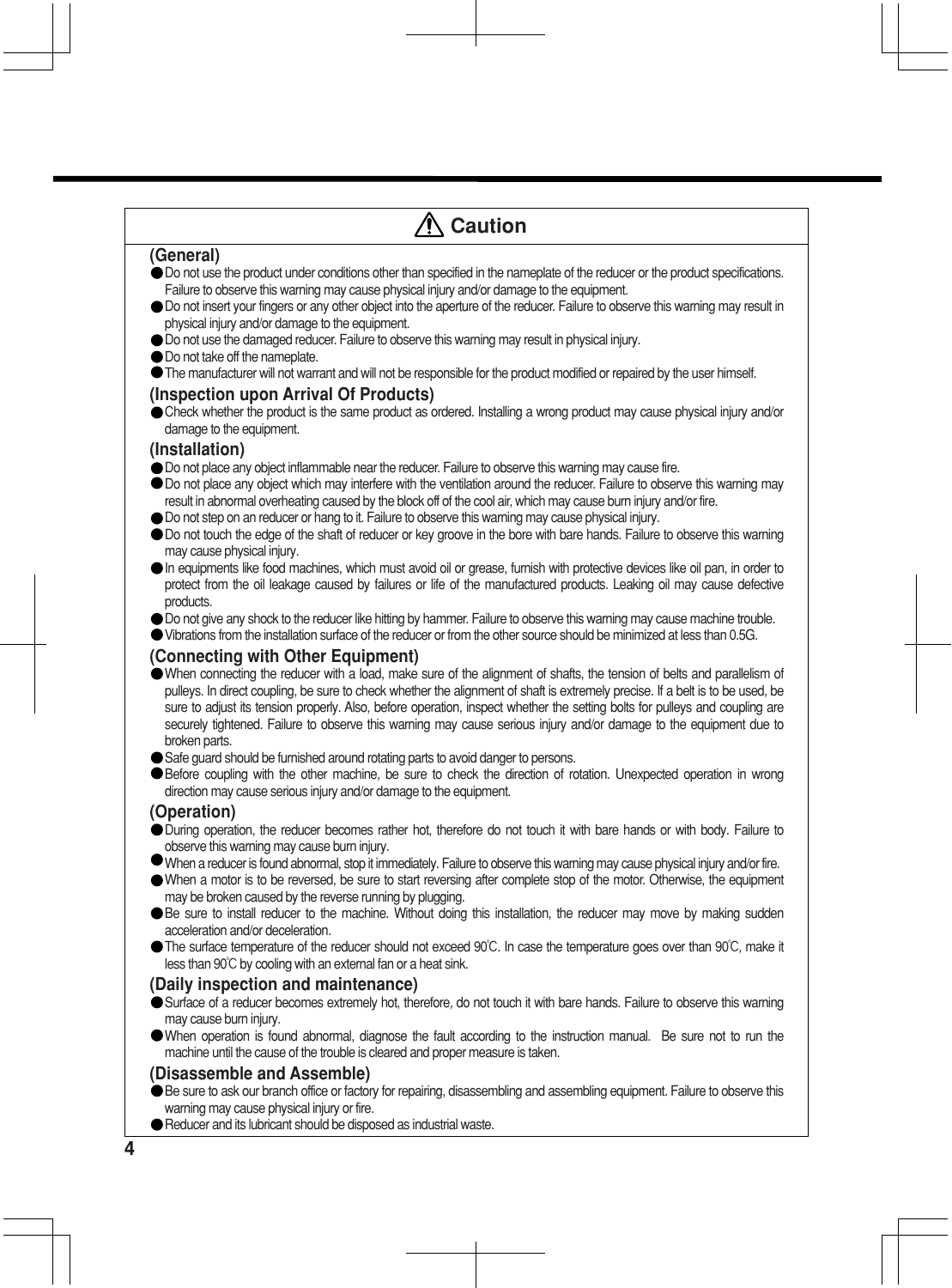## **Contents**

## **Introduction Cautions for Safety Contents**

- **1 Before Operation**
	- **1-1 Parts Names**
	- **1-2 Check and Verification Before Operation**

## **2 Assembly and Installation**

| 2-1 Assembly of Servomotor 7           |
|----------------------------------------|
| 2-2 Installation of Reducer  8         |
| a) Proper Environment for Installation |
| b) Installation Method                 |
| c) Mounting Position                   |
| d) Connecting with Other Equipment     |
|                                        |
| 4 Maintenance and Product Life 10      |
|                                        |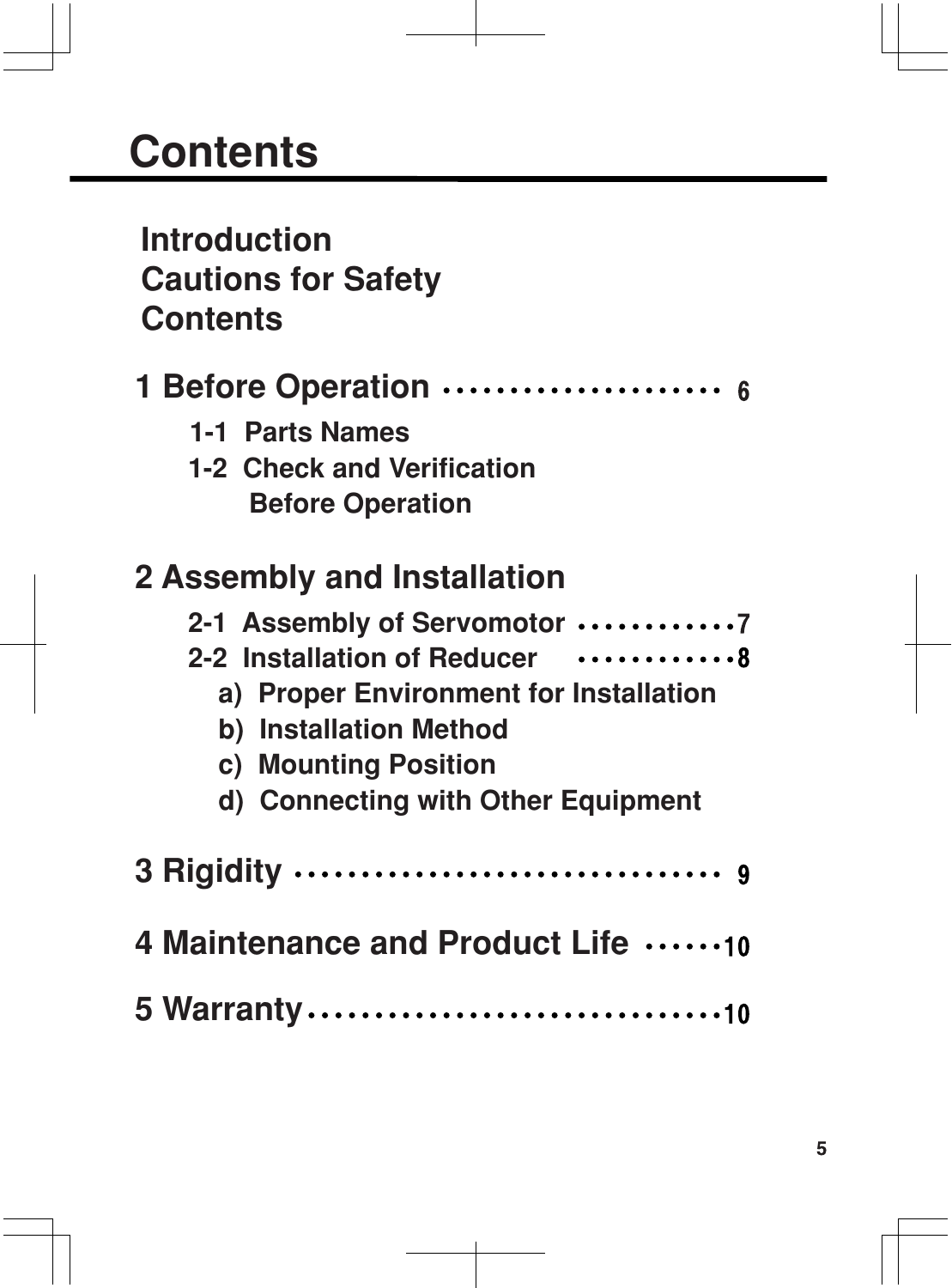# **1 Before operation**

## **1-1 Parts Names**



### **1-2 Check and Verification Before Operation**

When unpacking a carton, please check up if:

- (1) The ordered products and the contents indicated in the nameplate are correct.
- (2) No damage to the product during transportation exist.
- (3) Screws or nuts are not loose.
- (4) Contents of the package:
	- a) Reducer 1 unit
	- b) Instruction Manual(this booklet) 1 copy
	- c) Optional accessories

If you have any problems or questions, please do not hesitate to contact the dealer from which the product was supplied or our local office.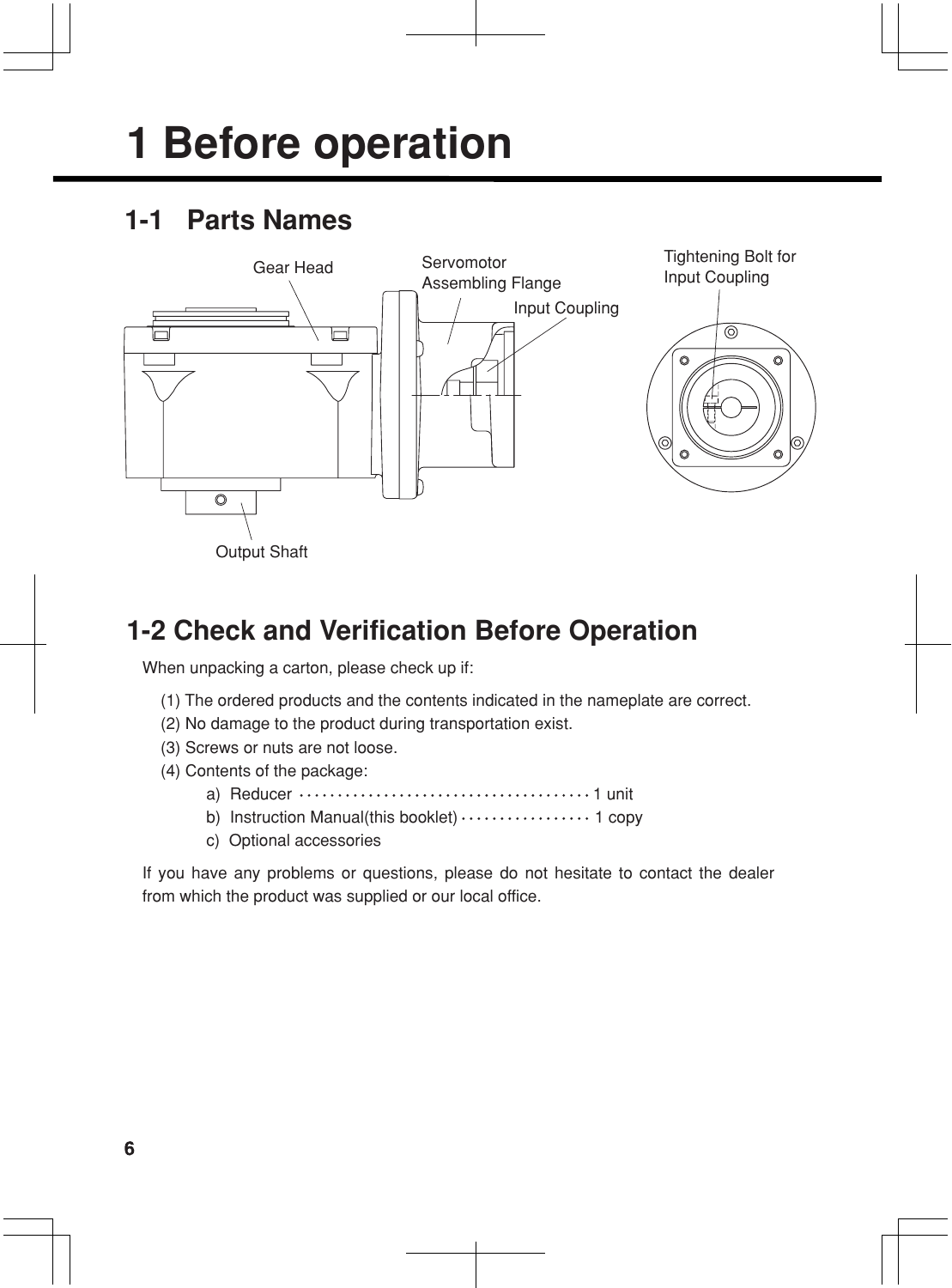## **2-1 Assembly of Servomotor**

#### **Assembling Procedure**

- 1. Rotate the input coupling to adjust the position of the bolt head of the coupling to the wrench hole (a tapped hole on the top).
- 2. Apply anti-seizing agent such as molybdenum disulfide on the bore of the input coupling and on the output shaft of the servomotor as well.
- 3. Insert the output shaft of the servomotor into the coupling.
- 4. Tighten the bolt within the allowable torque (See Table-1) to connect the flange of the servomotor and the reducer.
- 5. Tighten the coupling bolt with the specified torque (See Table-2).
- 6. Put on a cap screw(enclosed with the unit) to plug up the tapped hole.

※Maximum allowable torque for tightening the flange bolt: Table-1

| XX Tightening Torque for Input Coupling Bolt |  |  |  |
|----------------------------------------------|--|--|--|
| Table-2                                      |  |  |  |

|                                | M <sub>3</sub> | M <sub>4</sub> | M 5  | M 6  | $M_8$ | Сc                       |
|--------------------------------|----------------|----------------|------|------|-------|--------------------------|
| Tightening torque              | 1.57           | 4.41           | 8.33 | 14.2 | 29.4  | ca                       |
| $(N-m)$                        |                |                |      |      |       | Bo                       |
| Tightening torque<br>$(kgf-m)$ | 0.16           | 0.45           | 0.85 | 1.45 | 3.0   | Tig<br>(N <sup>1</sup> ) |
|                                |                |                |      |      |       |                          |

| Corresponding<br>capacity      | <b>100W</b><br><b>200W</b><br>400W | <b>750W</b> | 1000W<br><b>2000W</b> |
|--------------------------------|------------------------------------|-------------|-----------------------|
| <b>Bolt Size</b>               | M 5                                | M 6         | M 8                   |
| Tightening torque<br>$(N-m)$   | 8.33                               | 12.7        | 29.4                  |
| Tightening torque<br>$(kgf-m)$ | 0.85                               | 1.3         | 3.0                   |



Wrench hole for tightening input coupling (Cap Screw: for plugging up this hole)



Do not tighten the coupling bolt while nothing is inserted.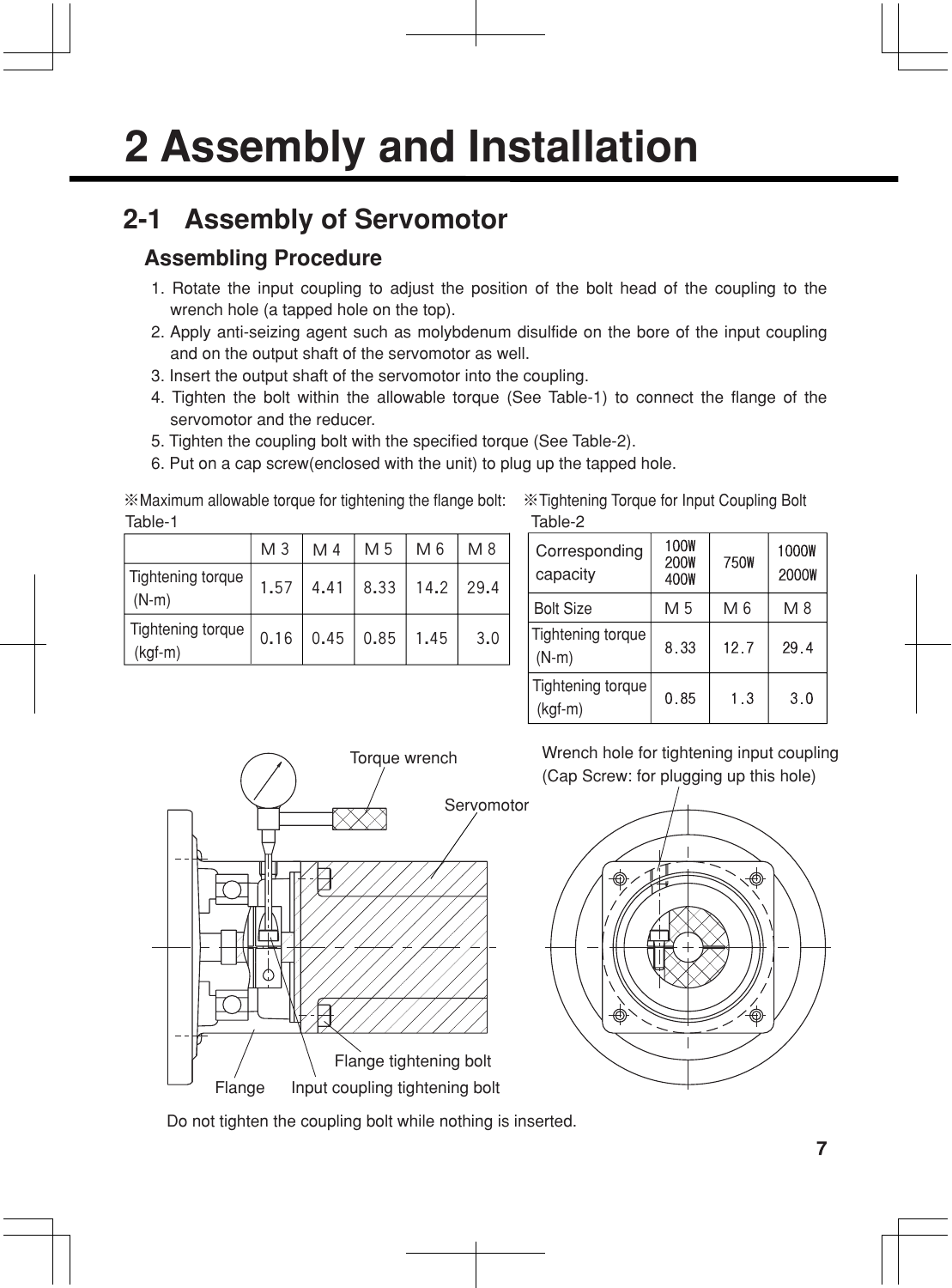### **2-2 Installation of Reducer**

#### **a) Proper Environment for Installation**

- $\odot$  Ambient Temperature:0 $\degree$ C ~40 $\degree$ C (Storage:  $-10^{\circ}$ C  $\sim +60^{\circ}$ C)
- Ambient Humidity: Less than 85%
- Altitude: Less than 1,000m
- Environment: Well ventilated place free from dust. In case of dangerous atmosphere such as explosive gas or vapor exist, be sure to use an explosion-proof motor.
- Installation Location: Indoors

#### **b) Method for Installation**

- Install the product with the four bolts on a flat and machined surface free from vibration. In case the foundation Commercial is not sufficiently strengthened or the flexible flatness of the installation surface is insufficient, vibration during operation may come out, which may shorten the reducer's life. (Roughness of the surface should be less than 0.1mm.)
- 2 Fixing, Attaching and Removing of Hollow Shaft AFS Type:

#### Method of Fixing

 A) In case the driven shaft has a shoulder:



 B) In case of no shoulder on the driven shaft:



Attaching and Removing of the driven shaft

 Smooth attaching and removing can be obtained by following the instructive figure drawn below:









Connection of the solid shaft **•** For solid object (Tightening with ball screw, etc.)



For hollow object (Tightening with pulley, etc.)



(Note) Before mounting, be sure to apply agent such as molybdenum disulfide on the driven shaft and the bore of the hollow shaft to avoid seizing. ("h7" is recommended as the tolerance for a driven shaft.)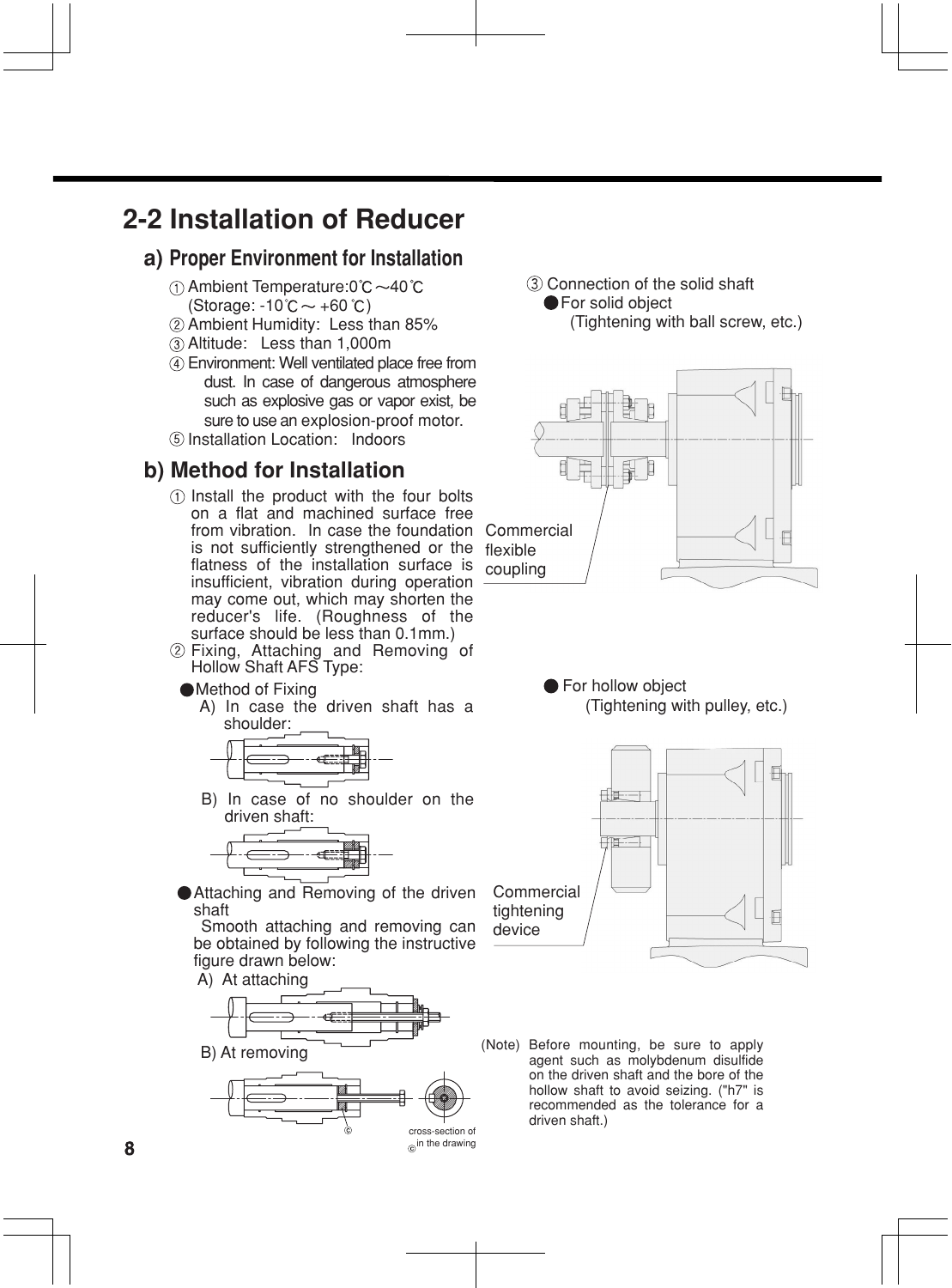#### **c) Mounting Position**

This product can be mounted in any direction due to a grease lubrication system.

#### **d) Connecting with Other Equipment**

For connecting this machine to the other equipment, be sure to observe following points:

"H7" fit is recommended for the couplings, sprockets, pulleys, gears, etc. when attaching to the reducer.

(1) Direct Connection

Connect the machine to the other equipment precisely, so that the center of the shaft of both machines will be fully aligned.

- (2) Attaching Chains, Belt, Gears, etc.
	- In any connection, connect the units precisely, so that the center of the shafts of the reducer and that of the other equipment are parallel. Also, be sure that the centerline of the sprockets and pulleys must be perpendicular to the shaft.
	- In case excessive load is applied to the end of the output shaft, unexpected force could arise, which may result in crack of the case. Therefore, insert the sprockets, pulley, gear, etc. to the shoulder of the shaft, so that the load point could be as close to the reducer as possible.
	- When operating by using belt, be sure not to give too much tension in order to avoid slipping. Excessive tensioning may result in damage to the bearings of the shaft.
	- When operating by using chain, if the chain is installed loosely, shock load will occur when the drive shaft starts rotation, and this can result in damage to the reducer and the other equipment. Therefore, care should be given to the tension of the chain.

# **3 Rigidity**

The Deviation of the following output shaft positions converted into angular unit is defined as the backlash of the unit.

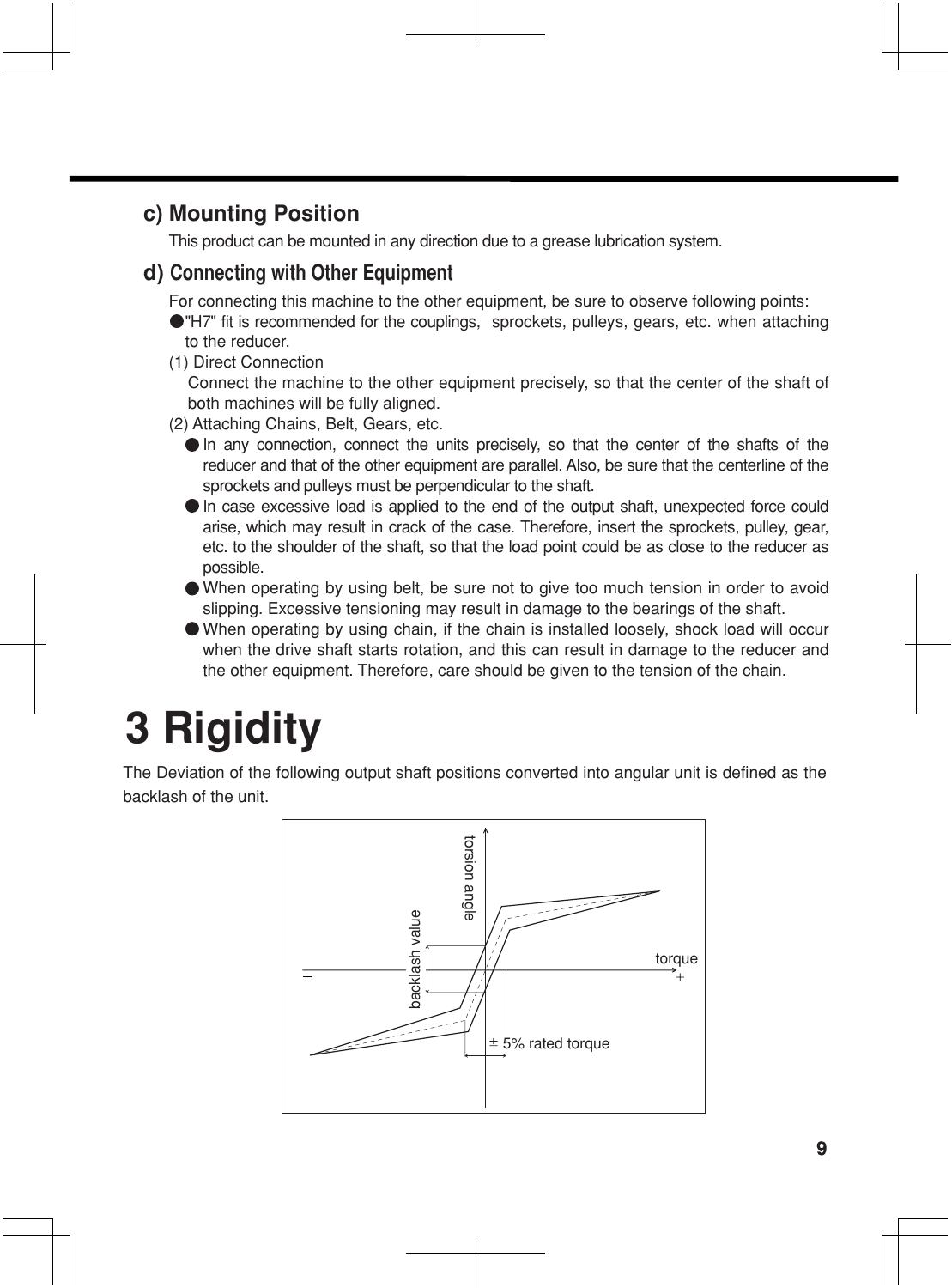# **4 Maintenance and Product Life**

All the models are filled with grease. Therefore the equipment can be used without supplying any additional lubricant.

The reducer is designed for use for the period of 10,000 hours as a target.

The life of an oil seal varies according to its operating condition. Some pieces may need change before 10,000 hours.

Accuracy(Backlash) also varies according to the operating condition.

## **5 Warranty**

### **1 Warranty Term**

The shorter term of 18 months after the delivery date or a time of 12 months of operation, shall be considered as the warranty period.

## **2 Scope of Warranty**

- (1) Warranty shall be limited to the products manufactured in our factory.
- (2) If a fault or defect of the product, i.e. proper function cannot be obtained, is found during above period under appropriate operating condition after proper installation, connection and handling(inspection and maintenance) specified in the instruction manual, the repair shall be free of charge. However, in case a fault or defect is applicable to the escape clause listed below, above treatment will not be applied.

## **3 Escape Clause**

- 1) Repair, change or replacements for the damages caused by customer's arbitrary disassembly or modification.
- 2) Deviation from normal operating condition under the rated data specified in this catalogue or under the specifications mutually agreed.
- 3) Defect on the power transmission device (centering of coupling, etc.) between our machine and customer's equipment.
- 4) Defects by Force Majeure like disaster(Earthquake, Thunderstorm, Fire, Flood, etc.) or customer's mistreatment.
- 5) Subsidiary breakdown due to the failure of customer's equipment.
- 6) Breakdown due to the fault of nominated parts or drive unit (motor, servomotor, hydraulic motor, etc.) provided by the customer.
- 7) Improper storage, maintenance and handling. (For storage, please refer to the "Cautions on gearmotor storage" in P. 11)
- 8) Problems which are not covered by product liability, except for above items.
- 9) We are not responsible for the compensation against the loss of shutdown and/or for the damage to the equipments which are not produced by us, caused by the interruption of operation of our product.
- ・The items stipulated above are premised to apply to the transactions and uses in domestic Japan. In case of the operations in the other countries, all the conditions are settled by the prior discussion between customer and our Sales Department.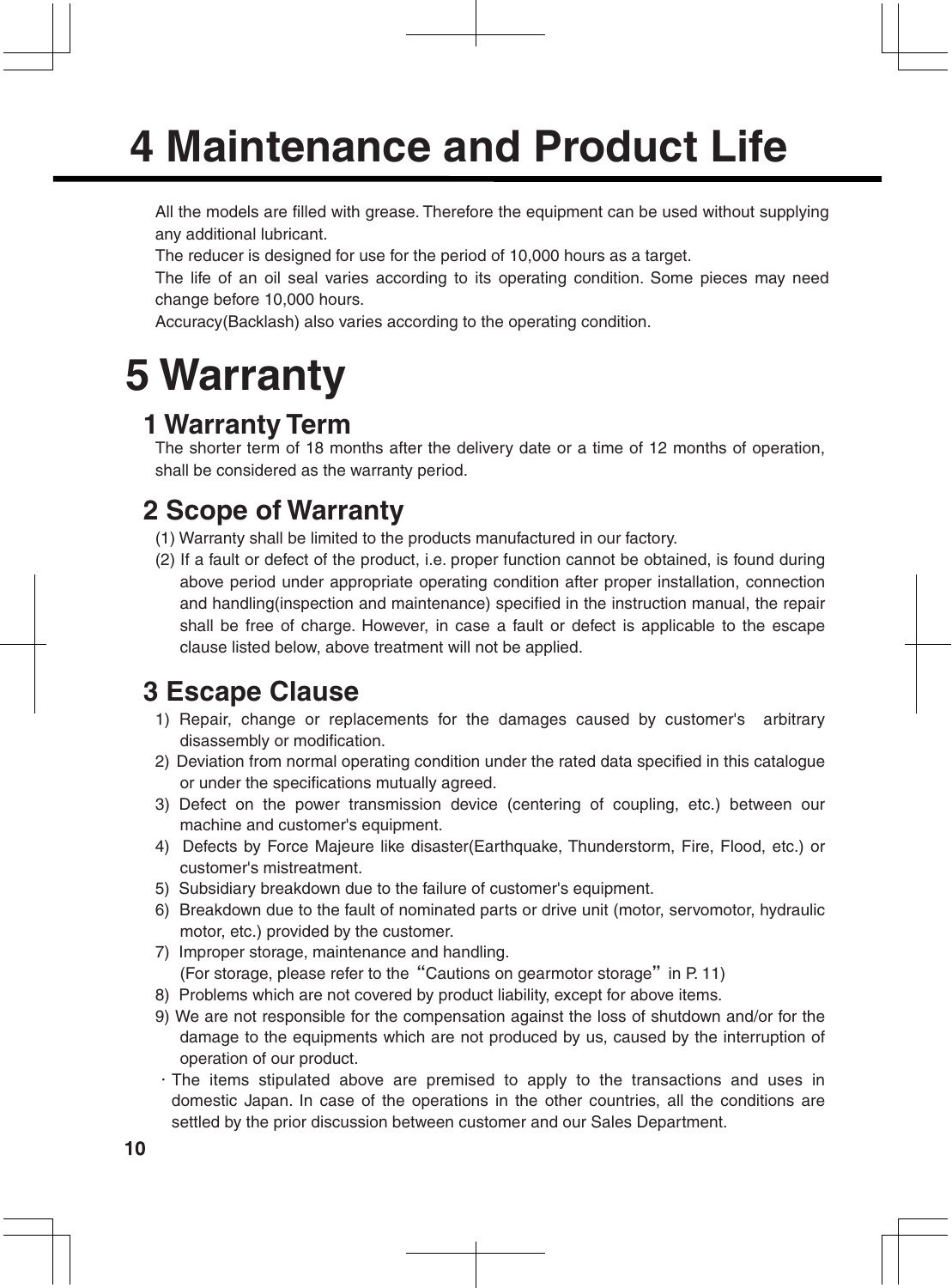### **Cautions on gearmotor storage**

#### **●**Location for storage

- (1) In case of storing gearmotors for more than 6 months, be sure to store them indoors well ventilated and dry, free from direct sunlight, excessive temperature change, humidity, dust and corrosive gas.
- (2) Be sure not to place gearmotors directly on the ground.
- (3) Bearings may be damaged by fretting corrosion caused by vibrations during storage, therefore be sure to store gearmotors in the location free from vibration.

#### **●**Duties during storage

- (1) In order to avoid any oxidization on bearings, be sure to operate gearmotor every 6 month to confirm if they rotate smoothly or if there is any abnormal noise.
- (2) Be sure to provide anticorrosive treatments every 6 month on the machined surface such as output shaft and flange surface not painted.

#### **●**Operations after storage

(1) Check if there is any abnormal noise, vibration or temperature rise at the start of operation.